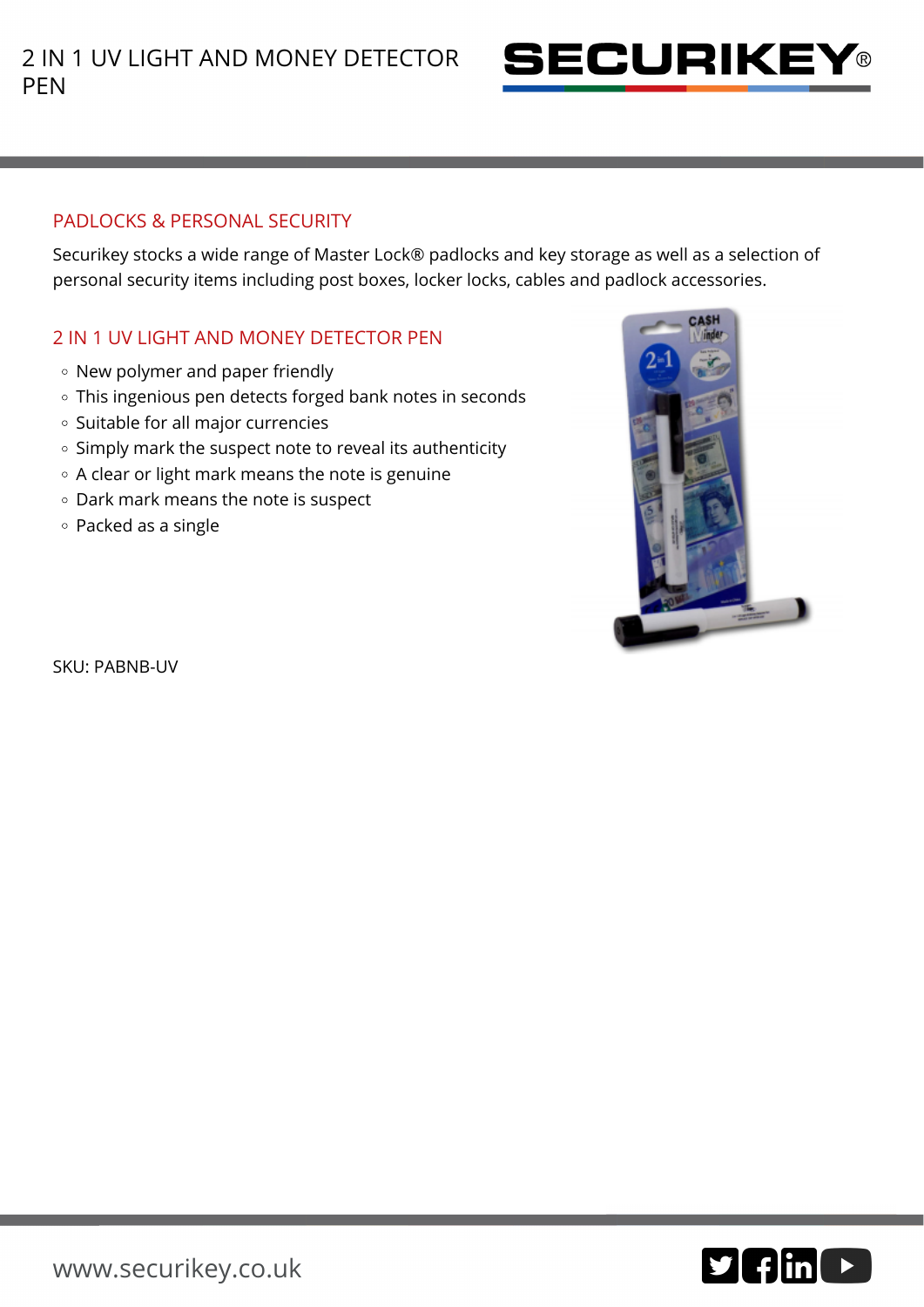

## ADDITIONAL INFORMATION

Weight 0.026 kg

**Dimensions**

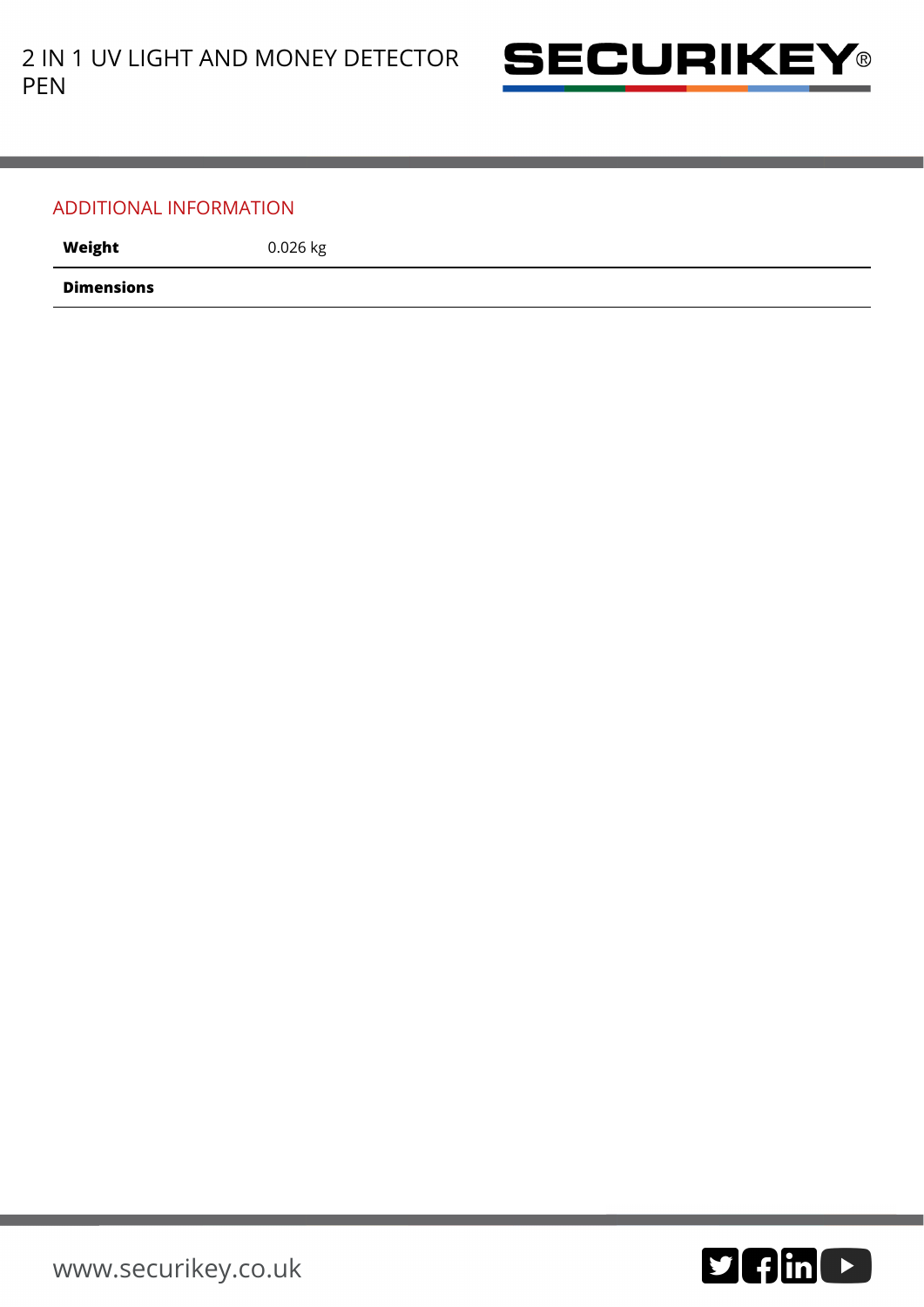

## 2 IN 1 UV LIGHT AND MONEY DETECTOR PEN IMAGES



2 in 1 UV pen



[www.securikey.co.uk](http://www.securikey.co.uk/)